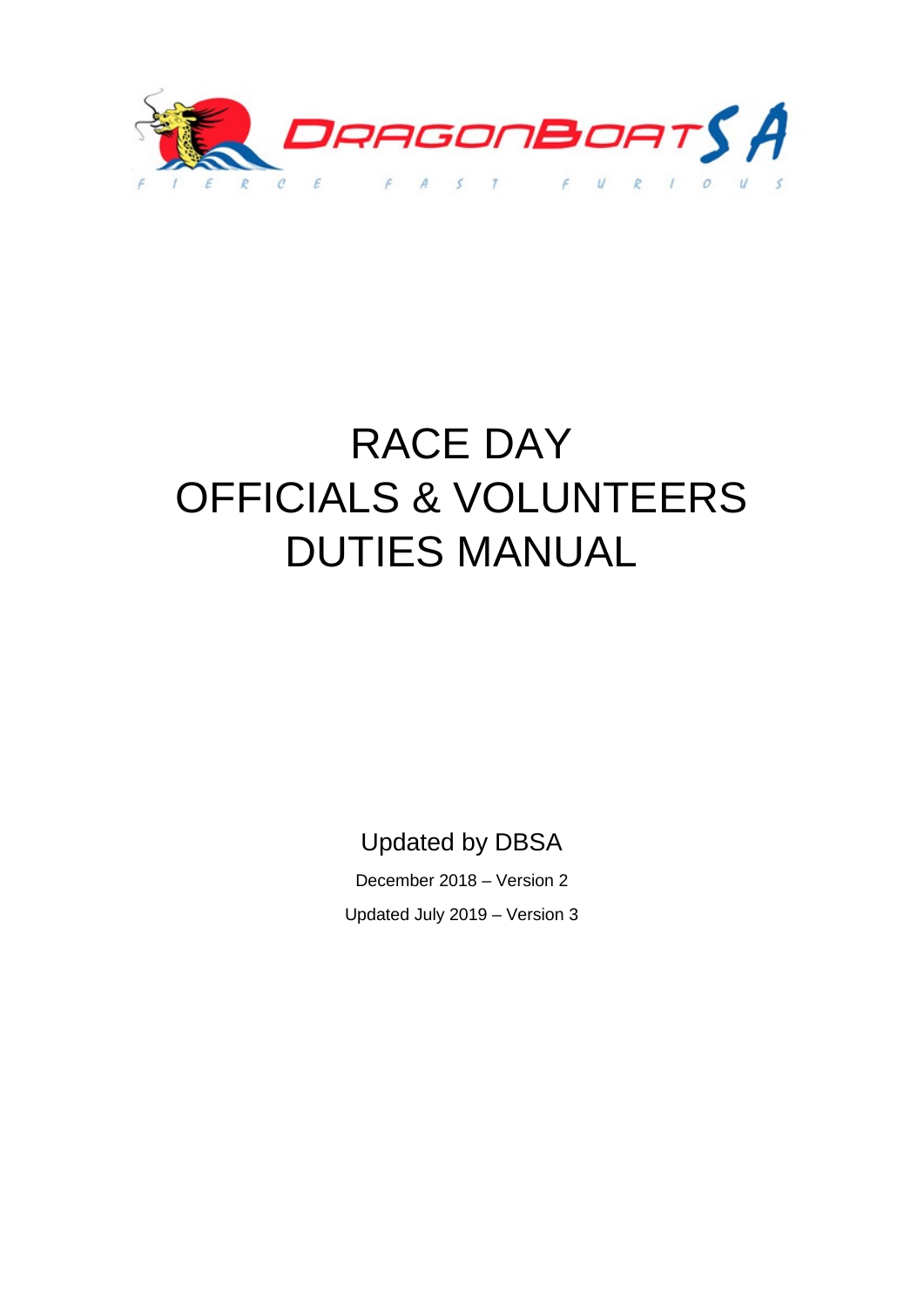#### **Purpose**

The purpose of this booklet is to provide a guide to the roles and responsibilities of DBSA volunteers and AusDBF accredited officials during competition.

#### **Volunteer Comfort and Protection**

DBSA recommend all our volunteers bring a water bottle, high energy snacks and nibbles to race days. Along with jacket for windy or rainy race day, sunscreen and a hat. We want our volunteers to enjoy the experience and be comfortable throughout the day.

#### **CHIEF OFFICIAL**

The Chief Official is responsible for supervising and observing the races and ensure that the scheduled race program is followed and runs to time.

#### **Duties**

- Should ideally hold Level 3 AuSDBF accreditation or IDBF grading
- **The Chief Official shall fully brief the Captains and Sweeps before the start of the** race day competition.
- **They will brief the race officials and volunteers of their duties for the day.**
- Shall act as the Chair of the Competition Committee.
- They will confirm the race results before being released.
- They will deal with all matters not related to the rules of racing that may arise during the race day.
- Be responsible for implementing the Disciplinary Code and may disqualify any crew or competitor who behaves improperly or show contempt by bad conduct or speech towards race officials, volunteers or any other person

#### **CHIEF MARSHALL & MARSHALLS**

The Chief Marshall is responsible for the efficient assembly of the crew in the marshalling and boat loading areas and shall direct the work of the Marshalls working in those areas.

#### **Duties**

- Confirm that the correct crews are called forward and random checks are carried out by the Marshalls. Record the number of competitors in each boat against the appropriate crew list and ensure that the composition of each crew is correct.
- Ensure that the crews load and reach the start line in good time for their race. If crews are delayed inform the Starter via the 2-way radio at the Judge's tent.
- Check that all crews are 'Fit to Race' and if in your opinion, a competitor or crew is not fit, notify the Chief Official.
- Paddles may be checked by the Marshalls at any time to ensure that they comply with specification laid down for competition.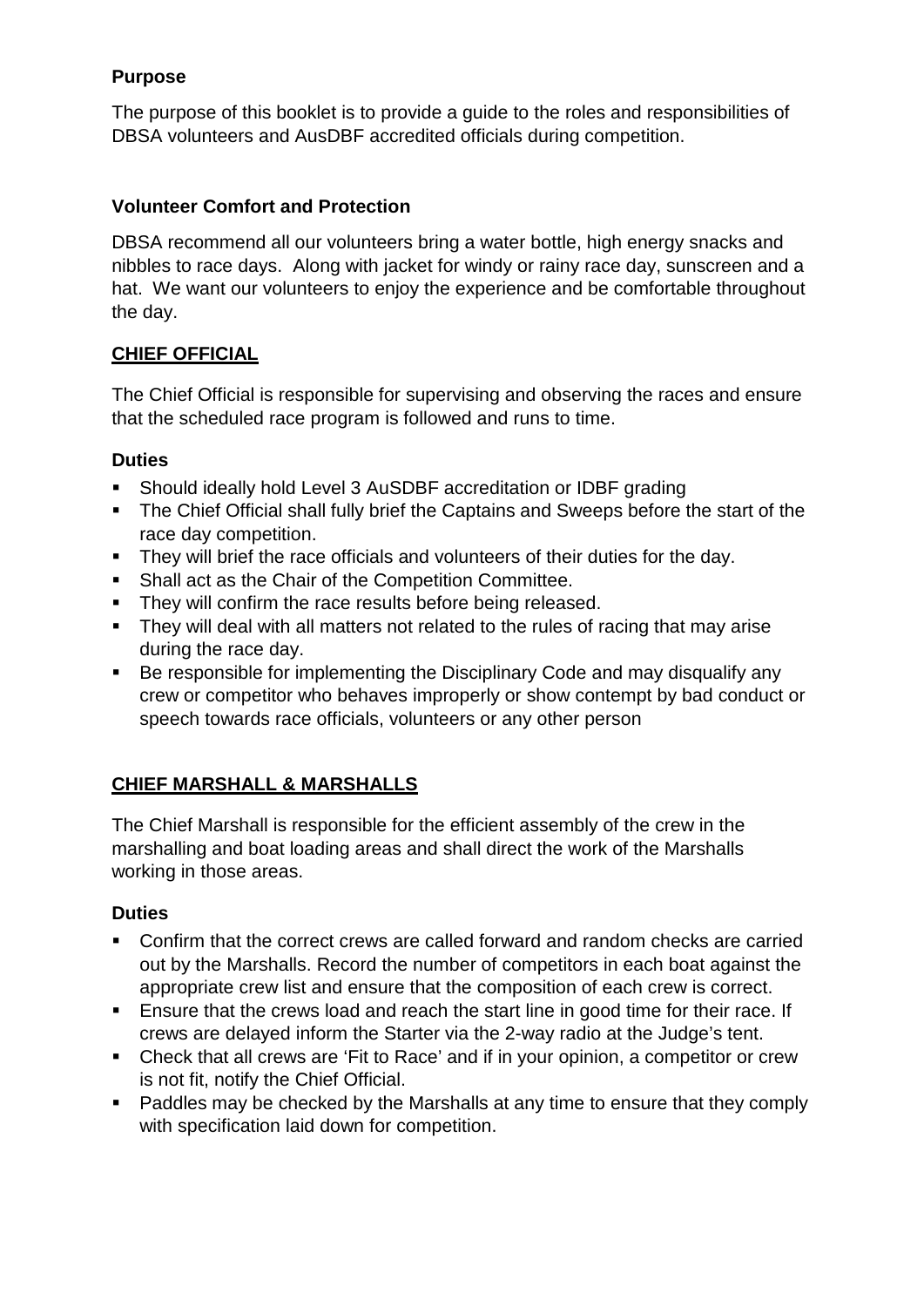#### **Checklist**

- Check crew ID tags against laminated team lists.
- If name is not on list or no ID tag refer matter to Chief Marshall or Judge's tent.
- Check that seat pads conform to specifications i.e. not thicker than 15mm and can be squashed between thumb and forefinger.
- **Team uniforms are checked to ensure all are dressed in the same team colours.**
- Ensure there is no excessive strapping on paddles and no wax is taken into the boats
- Check crew composition for example Mixed crew are the correct ratio (refer rules of racing) and that there is no male sweep or drummer in a Women's crew.
- Send them to appropriate boat number for loading.

## **Equipment**

- Clipboard folder, scribble paper and laminated team lists.
- Race schedule and updated race draws as needed.
- **Permanent marker and pen.**

# **CHIEF BOAT LOADER & BOAT LOADERS**

The Chief Boat Loader is responsible for the supervising the crews in the crew assembly area. The Chief Boat Loader shall direct the work of the boat loaders in those areas.

#### **Duties**

- Check all boats and equipment are in good racing order and report any issues to the Judges tent in the first instance and the DBSA maintenance committee in the second.
- Allocate crews to the boats according to the race program and ensure the correct crew are embarked in the correct boats. Check the crews are in their correct racing colours and that competitors do not strap or fix themselves into the boat in anyway.
- **Ensure each crew is embarked and disembarked safely.**

# **Checklist**

- **Bail the boats.**
- Hold the boats while the crew loads/unloads.
- Guide the boats into shore using the lane numbers.
- Once the crew is loaded leave the boat in the hands of the sweep.
- If there is damage to boat inform the Judge's tent.

#### **Equipment**

- Bailers and sponges.
- **Lane numbers to hold up to show the boats where to return.**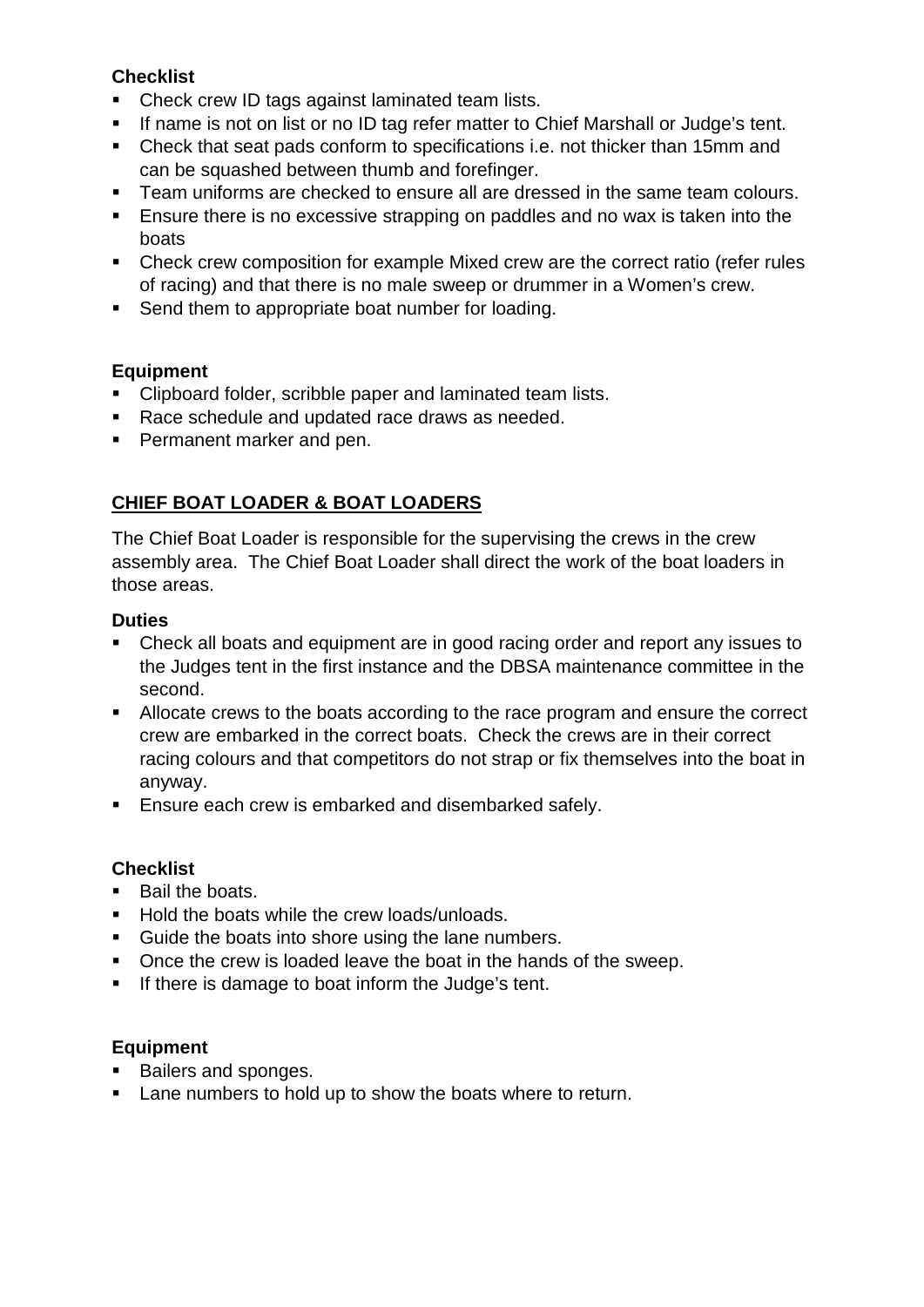# **STARTER & ASSISTANT STARTER**

The Starter is directly responsible to the Chief Official for the efficiency of the starting facilities and procedures in conjunction with the Chief Umpire or other Course Umpire designated to witness each start. Ideally the Starter should hold level 3 AusDBF accreditation or IDBF grading

The Assistant Starter shall be responsible for checking each crew's attire, the number of competitors in each boat and the number on each dragon boat. The assistant starter will ensure that the composition of the crews is correct, for example the number of females and males in a mixed crew.

#### **Duties**

- **Bring the boats to the start line when they are called forward by the starter and** align them on the start line. When all the boats are level and correctly aligned the Assistant Starter shall notify the Starter.
- Before starting a race communicate with the finishing line that all Is ready at the finish. When this confirmation is received the Starter shall call the boats forward to their places on the start line.
- Check the starting gun or other starting device is in good working order before carrying out the starting procedures in accordance with the rules of racing.

# **Checklist**

- Check the 2-way radio is working at the Judge's tent before going to the start line.
- Recheck the 2-way radio once again at the start line and checks the 2-way radio with Course Umpire/Observer.
- **Test the Starter gun works and that there are enough caps for the day.**
- If the manual starting system is being used, check that the Flag Dropper is in the correct position, so the finish line can see the flag drop.
- **If the Lynx Camera System is being used, check with the operator that the starter** trigger is working.
- Check the 2-way radio communication with each of the Sweeps for each race, so they are able to hear the call.
- **Position self at the Start line and always return to same spot for each race. For** example at Aquatic Reserve there are white marks both sides of the course.
- Observe and comply with the safety policy regarding the use of the starting gun.
- Call up the crews to the Start line.
- Align and start the crews in line with the rules of racing "Are you ready, Attention, "Go" – fires the Start gun.
- In the case of a false start fire the Starting gun or air horn again to stop the crews and alert the Course Umpire/Observer via the 2-way radio. The Course Umpire/Observer will cut across the course to stop the race.
- **Inform the Finish line of the false start so they are able to reset their equipment.**
- Watch each race for the first 50 metres for any racing issues.

# **Equipment**

- **Starter gun, caps and ear muffs.**
- **Lynx system starter trigger equipment.**
- 2-way radio x 2, air horn, back up loud hailer, race schedule.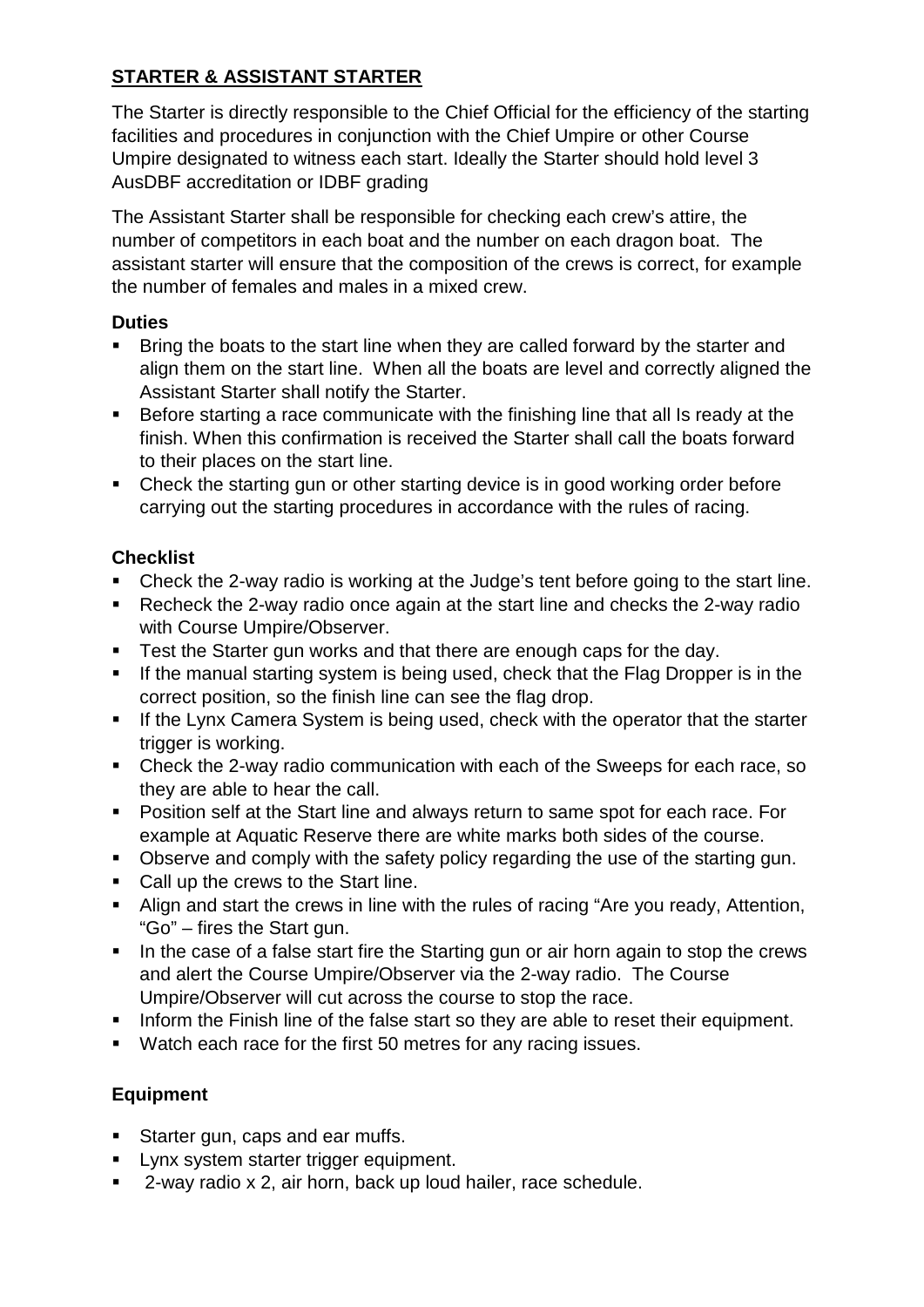# **COURSE UMPIRE & COURSE OBSERVER**

The Course Umpire is directly responsible to the Chief Official and shall, where possible, follow each race in an Umpire's motor boat. During the race the Course Umpire shall ensure compliance with the Rules of Racing.

#### **Duties**

- A Course Umpire should ideally hold Level 3 AusDBF accreditation. This person would therefore know the duties involved as an Umpire.
- In the instance that there is no Umpire available an Observer may be used to enable racing to continue in a fair and controlled manner.

## **Checklist**

- Assist the Starter in relaying messages to the Sweeps on the water if required.
- **Ensure the course is clear at time of each race (if it is not, inform the Starter and** Finish tent by the 2-way radio).
- Follow each race after the start from a position that allows observation of all boats in the race.
- Report to Judge's tent via 2-way radio if you feel any infraction may have occurred.

# **Equipment**

- $\blacksquare$  2-way radio (x 2).
- Back up loud hailer, race schedule

# **UMPIRE BOAT DRIVER**

The Umpire Boat Driver is responsible for providing transport for the Course Umpire/Observer. The Umpire Boat Driver must have a current boat license.

#### **Duties**

- **Provide transport for the Course Umpire/Observer to follow the boats down the** racecourse from the start to the finish.
- If a false start occurs cut across the course in a safe manner to stop the race.
- **Collect items which may have fallen out of boats during racing.**
- Remove debris from the race lanes

#### **Checklist**

- $\blacksquare$  It is preferable to have 2 people in the boat at any one time.
- While on the water be aware of the wash created by the motor in order to not interfere with the boats on the water.

#### **Mandatory**

• The Umpire Boat Driver must hold a current boat license.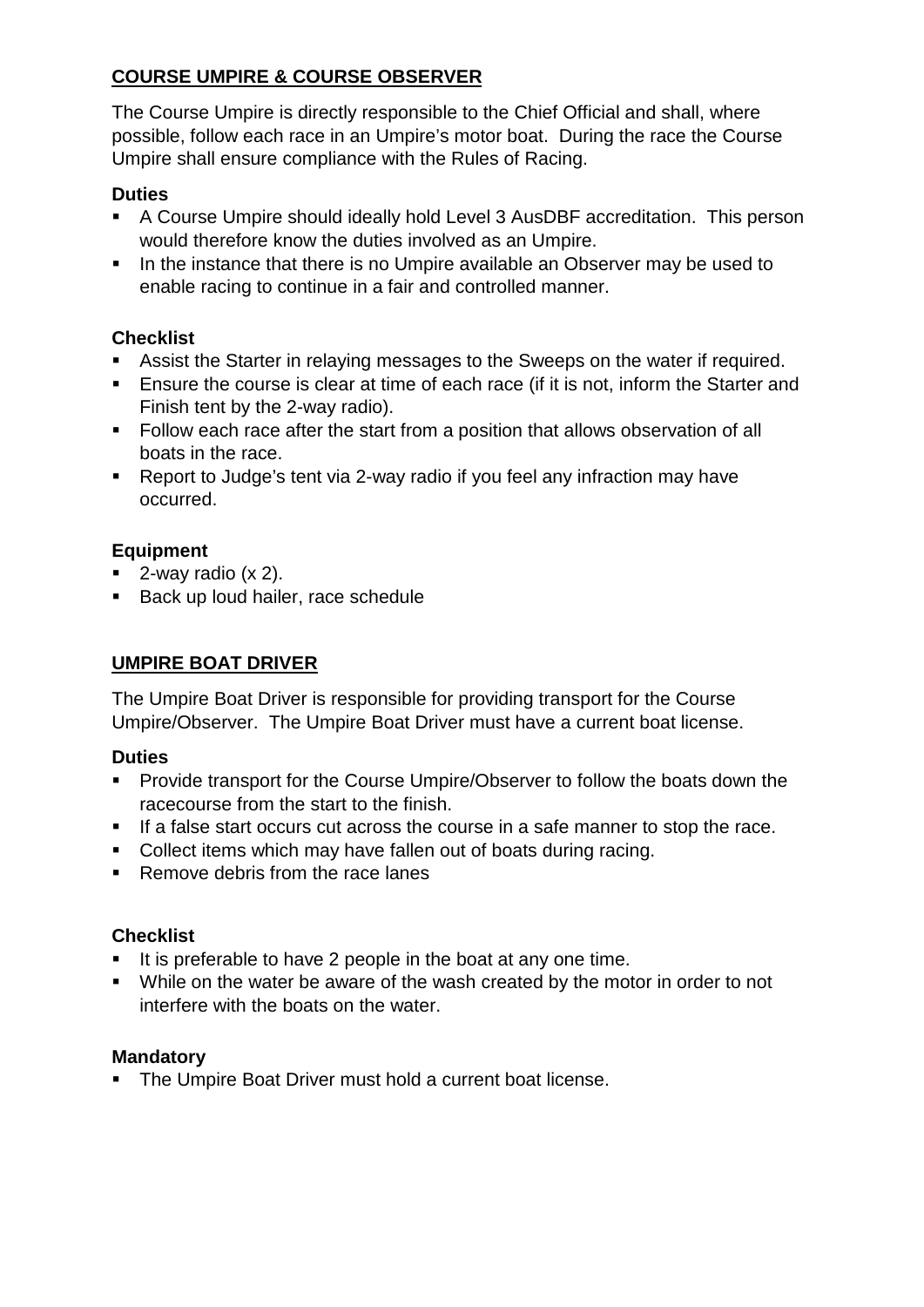# **CHIEF JUDGE**

The Chief Judge is responsible for organising the finish line and shall judge and record the order of the boats crossing the finish line, independently of any other finishing line personnel.

#### **Duties**

- In the event of a difference of opinion between judges over the placing of the crews, adjudicate and have a casting vote.
- When photo-finish equipment is used, act on the advice provided by the photofinish operator.
- When the manual timing system is used a timekeeper will be needed for each boat and they will need a clear line of sight at the Finish line. In the event of a difference of opinion between the Finish Judges over the finishing positions of the crews, Chief Judge will adjudicate.

#### **Checklist**

- **Test the timing equipment or back up stopwatches.**
- Communicate with the Starter and Course Umpire via the 2-way radio:
	- o as to the readiness for a start; and
	- o any problems in the marshalling area that the Starter needs to be aware of
- Record the order of the boats crossing the finish line.
- Check and confirm race draw with Chief Official.
- Know the location of the finish line at each race venue.
- If stopwatches are required when times are being entered after a race AVOID having people talk or interrupting during this time! No people other than Officials need to be in the tent.

#### **Equipment**

■ Finishing line Buoys

Lane 1 is closest to the shore 6 is furthest away:

| Lane number | Lane colour  | <b>Number</b><br>(new boats) |
|-------------|--------------|------------------------------|
| Lane 1      | Red          |                              |
| Lane 2      | <b>Blue</b>  | 2                            |
| Lane 3      | Yellow       | 3                            |
| Lane 4      | Pink         |                              |
| Lane 5      | Green        | 5                            |
| Lane 6      | Orange       |                              |
| Lane 7      | <b>Black</b> |                              |

■ 2 Way Radio

The 2-way radio allows you to contact:

- ❖ The Starter
- Rescue/Course Umpire boat
- $\div$  Any boat on the water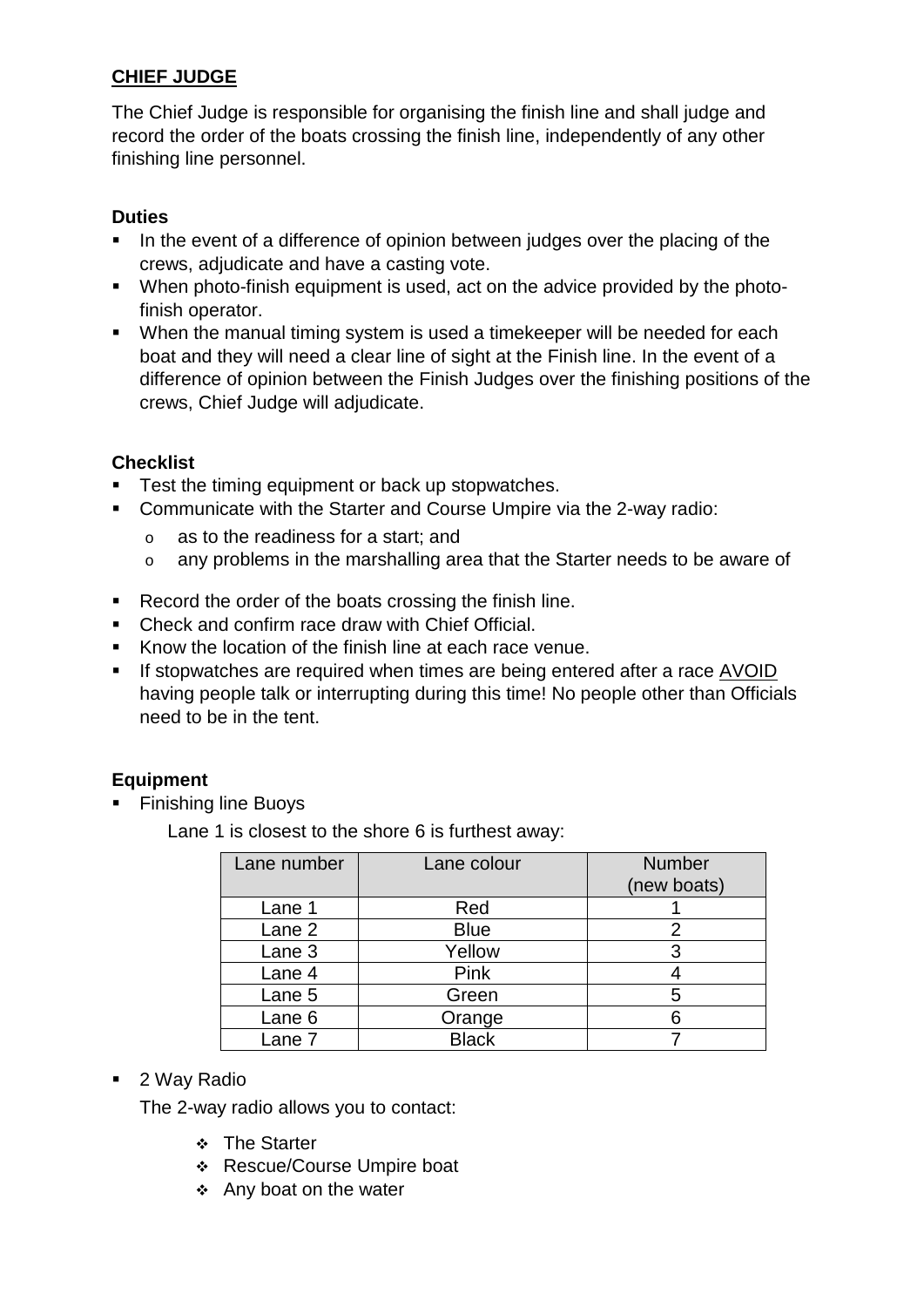- o Channel 57 is used
- o Check that the 2-way radios are working before the races start.
- o Ensure small 2-way radios are plugged into the charger board. These are charged prior to the race day by the organising club.
- o Each boat on the water should have their own 2-way radio so that they are able to hear the Starter at the start line.
- o Remember to turn off the 2-way radio at the end of the race day and plug back into charger.

# **RACE SECRETARY**

The Race Secretary is responsible for producing technical information about the races during the actual competition. For example, the order of starting, race results and progressions. They are also responsible for the recording and distribution of information to officials and crews that require them, as well as other interested parties and the media.

#### **Duties**

- **Loading of race schedule to the race computer and update for changes in the** race program.
- Accurate recording of finishing times and verification of results.
- Determination of the placings for progressions.

#### **Checklist**

- Check that the correct excel file is used for the race day.
- **Update any alterations to the race program as required.**
- **Print out copies of the race schedule for Starter, Course Umpire/Observer,** Marshalls, Judge's tent & Results board.
- **•** Document the finish time of the boats as they cross the line from information provided by the Lynx Camera.
- It is IMPORTANT to get the correct time as this may affect placings.
- **Print copies of the race results (once confirmed) for the Announcer and Results** board.
- Sound the air horn as each of the boats cross the finish line.

#### **Setting Up the Race Computer**

The laptop is provided by DBSA and is assigned to the person inputting the race schedule.

- o Unpack it from its carry case, connect cords, connect to power and turn on and start computer.
- o Once desktop has appeared click onto the excel file for the race day.
- o Check the date to ensure it is the correct program is used.
- o The race schedule has already been done all you need to do is any alterations if teams have pulled out or included themselves in a race.
- o The race schedule is used to make adjustments. Just click onto the appropriate box to change the details. These details will be transferred to the race sheets.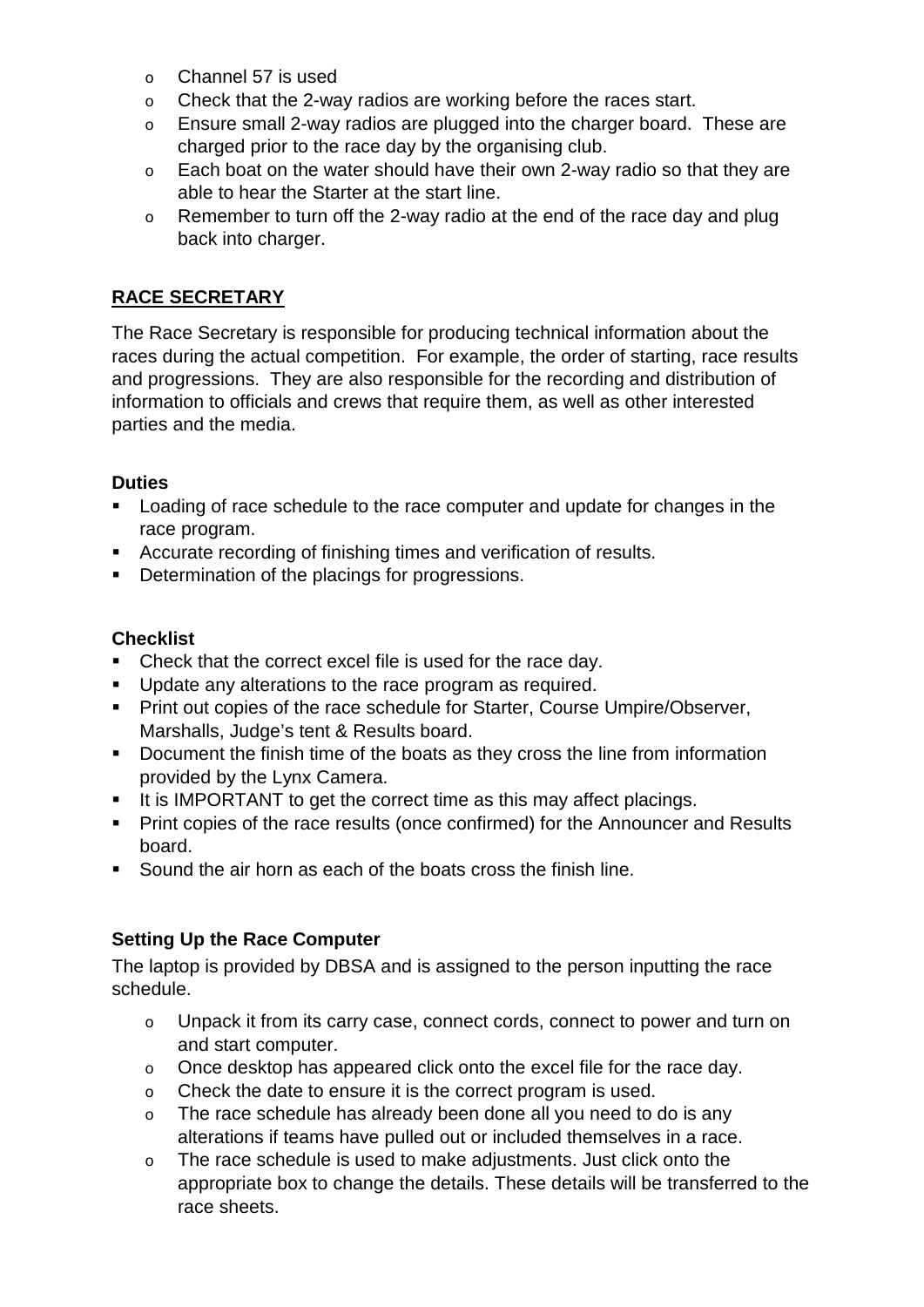- o Print out copies of the race schedule for Starter, Course Umpire, Marshalls, Finish tent and Results board.
- o At the end of the day save the file to the laptop and to a USB stick for DBSA to upload the results to the website.
- o Close & shut down the computer and pack it away.

# **Race Computer During Racing**

The laptop is used to document the finish time of the boats as they cross the finish line.

The time is given in Minutes; Seconds. Frames

The Lynx system has the capability of capturing 500 frames per second.

- o As each boat crosses the line the Lynx camera operator will give a boat number, colour or number and a finish time.
- o GETTING THE CORRECT TIME IS IMPORTANT!
- o When times are being entered avoid having people interrupting.
- o Once you have entered all the finish times for that race, repeat the times back to the Camera Operator to verify the results. If there is a discrepancy the Chief Official will adjudicate.
- o Press SORT and the computer will place the boats in the order that they crossed the line- 1st, 2nd etc.
- o Save and print results which are confirmed By Chief Official then announced.

## **Race Draws**

- From the heats the times are taken an added up to give an overall time. The time of the team determines their place in the reps, semis or final race.
- **Minutes are added up to 60.**
- Check the calculations and placings with the Chief Official.
- The placings are calculated automatically for the progressions and determine which lane the team goes into for the given race as listed on the race sheet.
- You need to inform the Starter and Marshalls of the race draw.
- The race draw needs to be announced over the PA system so that teams are aware of the draw and an updated race draw posted on the Results board.
- The B Grade Social teams are determined by placing their consecutive race times on the add times sheet. All race times are entered on the sheet, take out the slowest time for each team over the day and what is left is the combined times.
- Sort these into the fastest time to the slowest time and that will give the winner and other places for the day. Print a copy for the presentations at the end of the day.

# **Equipment**

• Race laptop computer and printer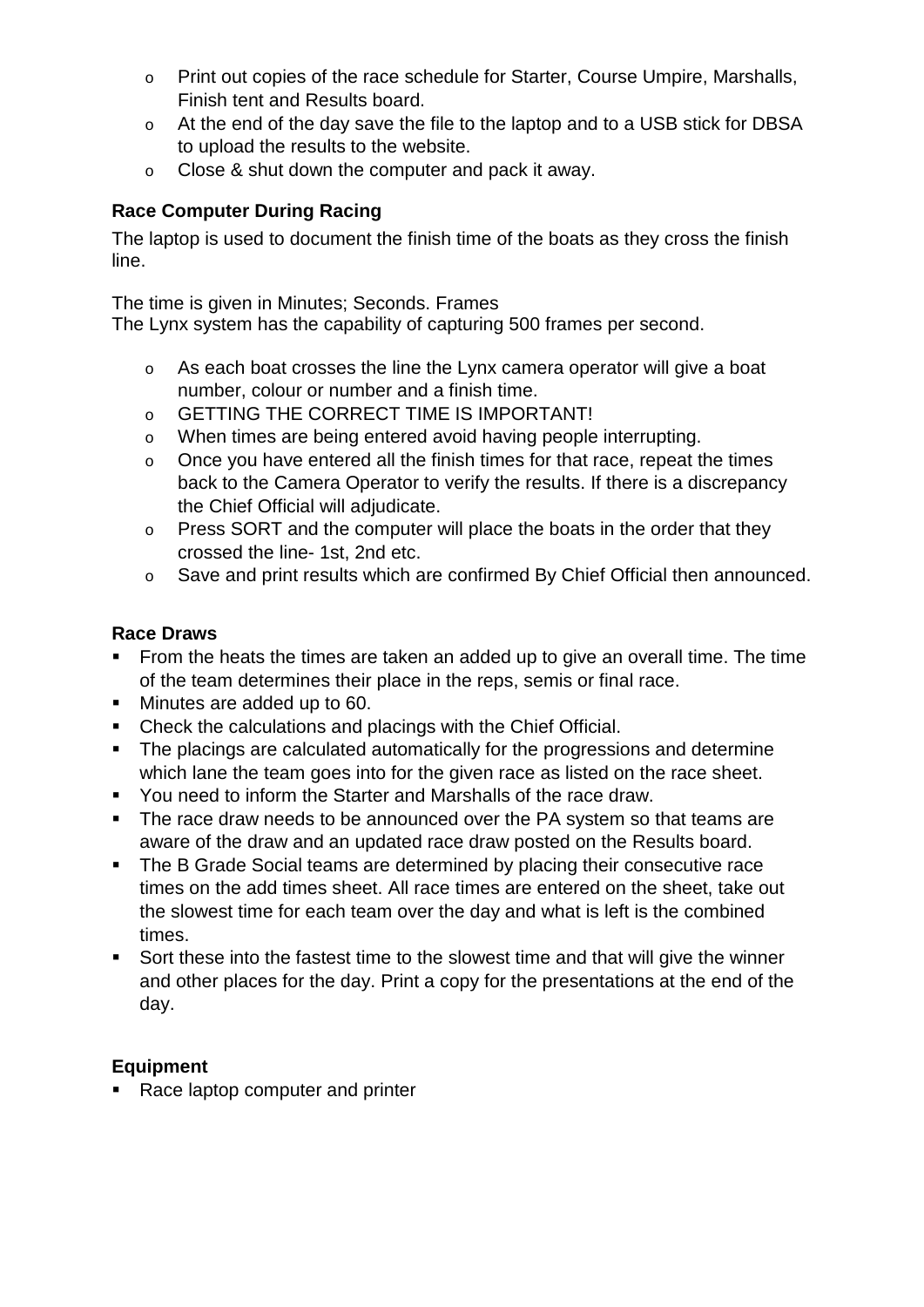## **LYNX CAMERA OPERATOR**

The Lynx Camera Operator is responsible for the end to end operation of the finishing line camera.

#### **Duties**

- Setting up and dismantling of the Lynx finishing system at the finish line. Verify correct position with Chief Official, as finish line varies with different race venues used.
- Check starting equipment is operating correctly prior initially and when the races starts.
- As boats approach the finish line hold the red button down until all boats have crossed the finish line to capture the picture.
- Review of picture for finishing places and times and relay to the Race Secretary.
- **Inform Starter when the finishing line is ready for the next race.**

# **Checklist**

 For full operating instructions follow the instructions on DBSA Website. http://www.dragonboatsa.com/media/1874/finish-lynx-camera-and-computercourse-july-2017.pdf

# **CAR PARK MONITOR**

The car park monitor is responsible for directing cars to the correct place to park to avoid parking fines and to keep access routes clear for emergency vehicles.

#### **Duties**

At the beginning of a race day direct the cars to the correct place to park.

#### **Checklist**

• Check the parking restrictions for the race venue.

#### **Equipment**

**High Vis Vest** 

#### **VOLUNTEER SUPPORT AIDE**

The Volunteer Support Aide acts as the liaison between all the officials and race volunteers and ensures refreshments and catering is provided throughout the race day.

#### **Duties**

- **EXTER** Liaison between finish line, start line and course boat, marshalling area
- **Provision of catering services to volunteers**
- Ad Hoc Tasks as requested on the race day